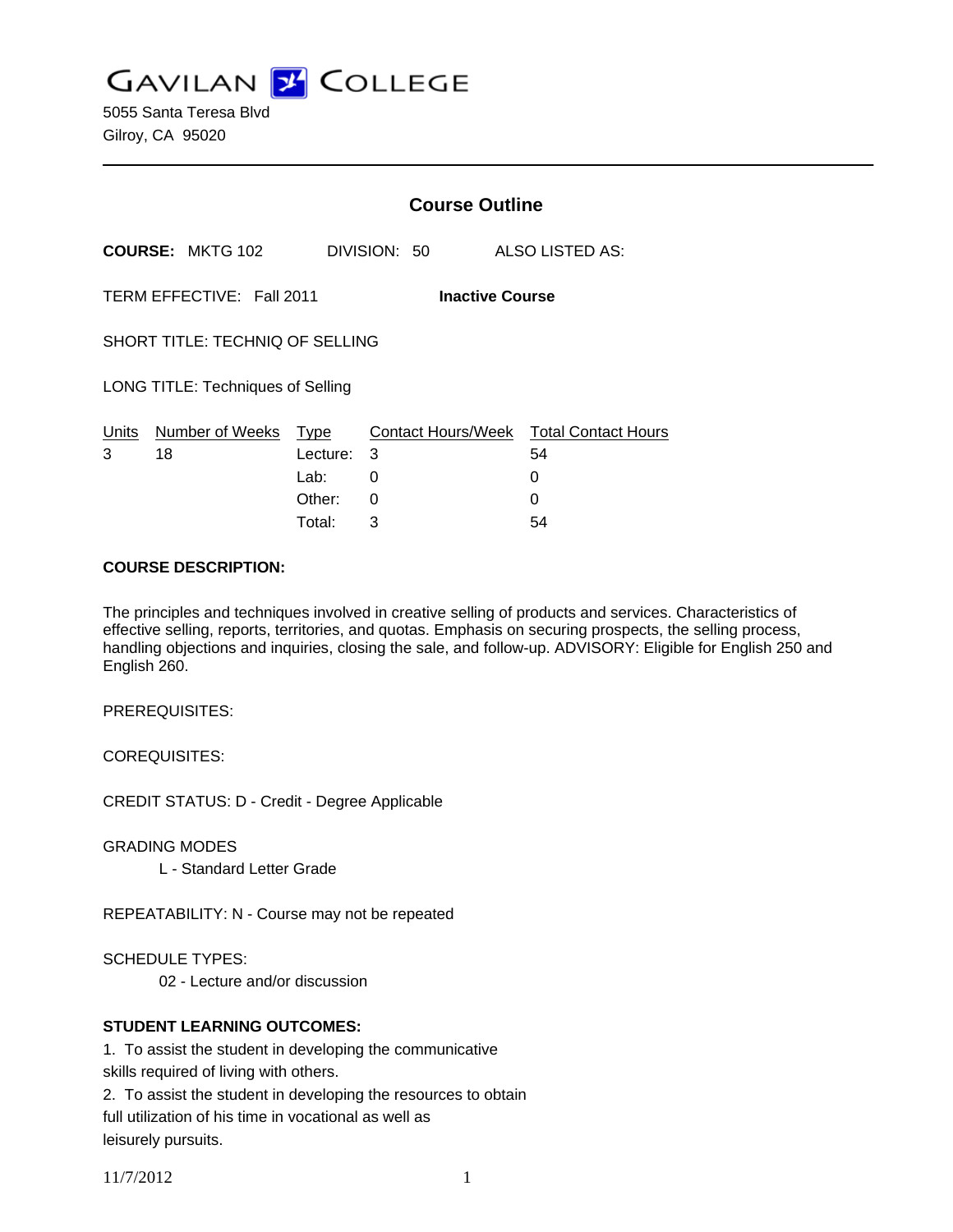3. To assist the student in becoming an adjusted member of their family and community, and a contributer toward the security of each.

# **CONTENT, STUDENT PERFORMANCE OBJECTIVES, OUT-OF-CLASS ASSIGNMENTS**

Inactive Course: 04/25/2011

- 1 3 Introduction/Definitions
- 2 3 Job and Personal Characteristics Ch 1, 2
- 3 3 Markets and Buying Motives Ch 3, 4
- 4 3 Sales Preparation Ch 5
- 5 3 \*Oral Reports/Product Knowledge
- 6 3 Communications Ch 6

\*Written Report/Company Information

7 3 MIDTERM

8 3 Prospecting and Approaching Ch 7, 8

\*Written Assignment/Business Letter

9 3 Sales Presentation and Selling Aids Ch 9,10

10 3 Sales Objections Ch 11

11 3 \*Oral Reports/Sales Aids

\*Written Assignment/Sales Outline

- 12 3 Closing the Sale Ch 12
- 13 3 MIDTERM

\*Written Assignment/Sales Evaluation

14 3 Customer Goodwill and Sales Ethics Ch 13,14

- 15 3 Phone Sales and Sales Promotion Ch 15,16
- 16 3 \*Oral Exercise/Phone Selling

\*Oral Reports/Sales Promotion

- 17 3 \*Written Assignment/Resume and Letter
- 18 3 FINAL SALES REPRESENTATIONS

COURSE OBJECTIVES:

1. To assist the student to gain a knowledge and understanding of the characteristics, range, and earnings of occupations with particular reference to types and amounts of interest and abilities required.

2. To assist the student to become aware of occupational trends as affected by age and population changes, technological improvements, and changes in consumer demands.

3. To assist the student to gain a knowledge of dependable agencies and methods for assistance in securing employment following training.

4. To assist the student to learn the principles and practices of salesmanship and to prepare either for a sales career or

# **METHODS OF INSTRUCTION:**

Lecture: demonstrations by students and others on sales techniques. Students will give oral presentations to class; demonstrations will be used to illustrate good and bad technique. Films, case study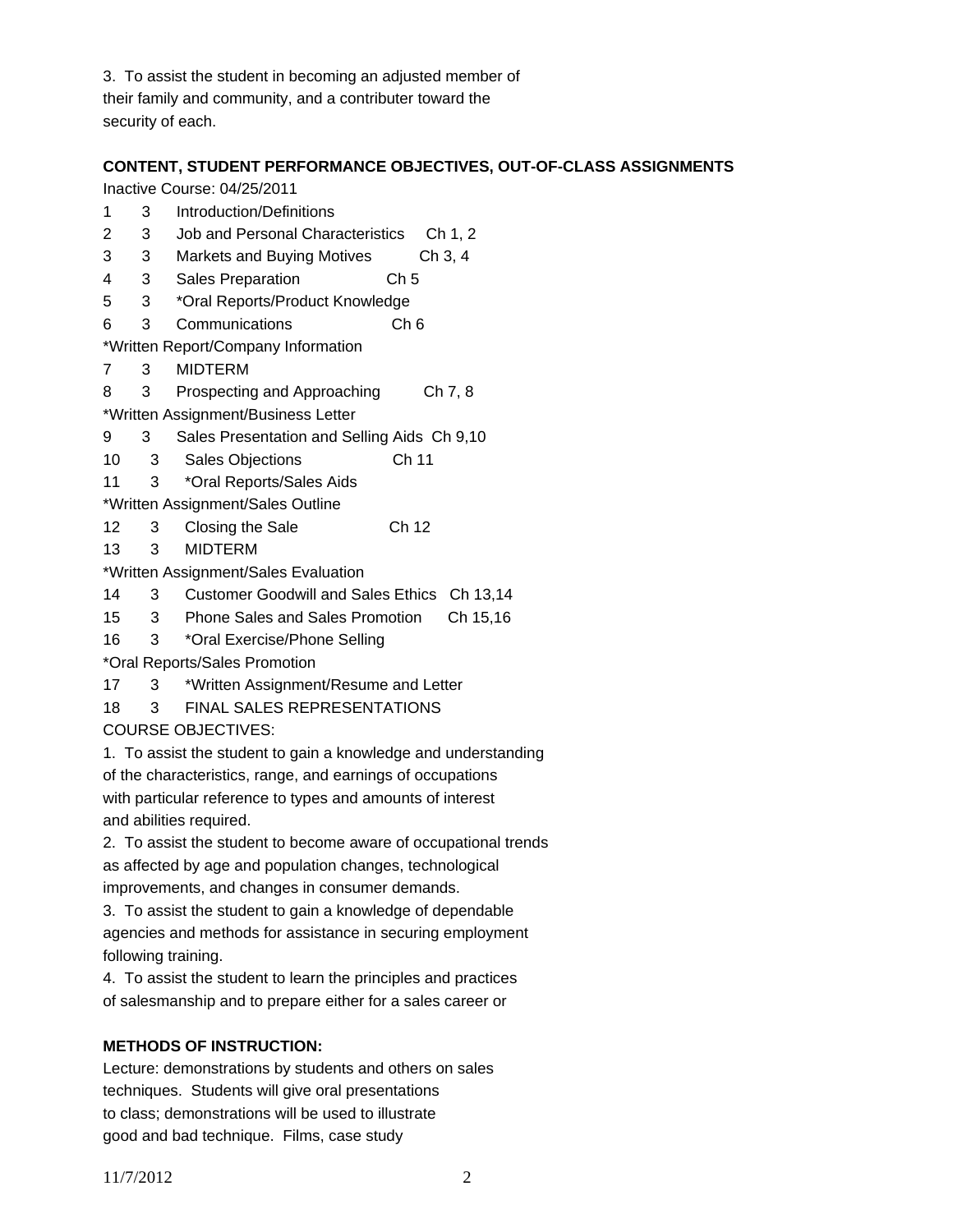analysis, guest lecture as per request.

#### **METHODS OF EVALUATION:**

Grades will be given according to the number of points earned. Product Report, Company Report, Business Letter, Sales Outline, Selling Aid, Sales Evaluation, Promotion, Phone Sales, Personal Resume - 25 points possible for each of the above. 2 Midterms @ 200 points possible Final Sales Promotion @ 100 possible points \*\* Note one extra project as optional or for extra points. All assignments will be discussed at least 2 weeks before due date.

# **REPRESENTATIVE TEXTBOOKS:**

^uCreative Selling Today^s, 2nd edition by Stan Rossen

# **ARTICULATION and CERTIFICATE INFORMATION**

 Transferable CSU, effective 199650 UC TRANSFER: Not Transferable Associate Degree: CSU GE: IGETC: CSU TRANSFER:

### **SUPPLEMENTAL DATA:**

Basic Skills: N Classification: I Noncredit Category: Y Cooperative Education: Program Status: 1 Program Applicable Special Class Status: N CAN: CAN Sequence: CSU Crosswalk Course Department: MKTG CSU Crosswalk Course Number: 102 Prior to College Level: Y Non Credit Enhanced Funding: N Funding Agency Code: Y In-Service: N Occupational Course: B Maximum Hours: Minimum Hours: Course Control Number: CCC000246382